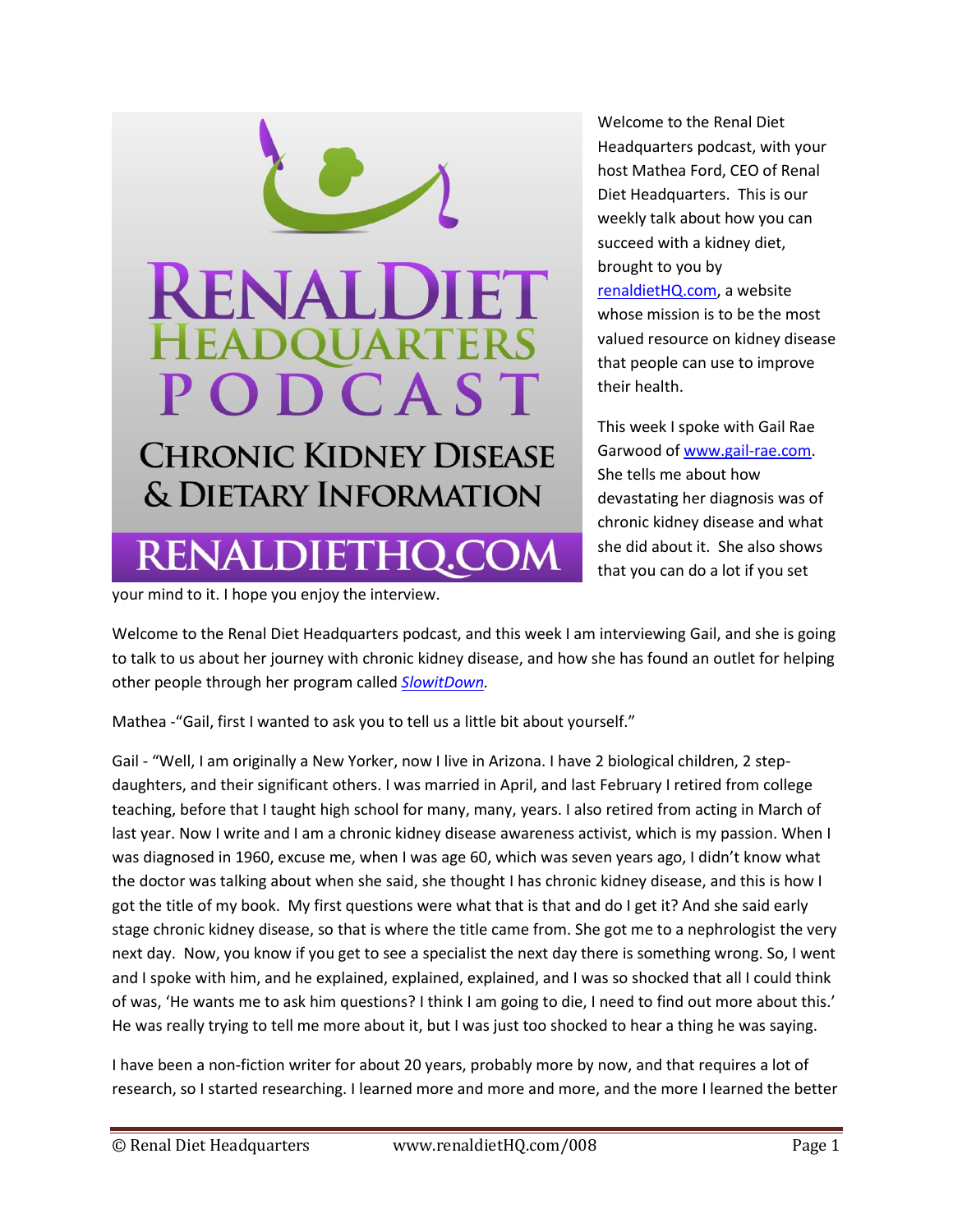I felt about being stuck with this particular disease and understanding that I am not going to die right away, I will die like everyone else is dying, and that I could slow it down, and that there was so much I could do for this disease. And then, I became angry when I realized that if I had been diagnosed earlier, I could have started slowing it down earlier. That's when I made the decision that I was going to take all my research and turn it into a book, and publish it, and put out for sale, and talk about it everywhere I could. But then, I got a call from a doctor in India who explained to me that his patients can't afford my book, even the electronic version, which is under \$10.00. So, I talked with him a little bit and he explained that they don't even have the money to get to the clinic half the time, they are so poor. So what we worked out is, I would start a blog, and I would publish each chapter of the book, as a blog entry. He would download it, translate it, and put it in his waiting room. Then I got to thinking about other people who might not be able to afford the book. I started working with Arizona Kidney and Hypertension Control Clinic, and we worked out a deal where there were flyers in every single one of their offices, and then I realized that people were taking the book, because I put a copy of the book in each office too. The doctors were getting dismayed about that, I should say the office staff, but my response was, no, no, no, you have the wrong idea. If they take a book, I will just replace it, you just let me know. They got tired of letting me know, so then I said, okay, this really is not working, I need to find another way of getting this information out there. So that's when I continued the blog, and continued the blog, which is still going today, and I started using Facebook and Twitter to post tidbits about chronic kidney disease and related diseases."

## Mathea -"Okay,"

Gail - "Cause I still felt like it wasn't enough, and I didn't know what to do with it. Then I took a class in leadership, and it got me to thinking, one of the parts of the class was you had to do a project, so I started thinking about, okay, what do I want to do for a project, well, I live in Arizona, there are many, many Native American tribes here. They have a high risk for CKD. I contacted a bunch of kidney educators who were trained, and willing to work for free, and we got them on the Salt River Pima-Maricopa reservation, for a series of classes. Then we did a, I guess they are called medical fairs, and exposing people to chronic kidney disease in that way.

I am always looking for outlets, like where can I find a community to bring this education, who needs this education? You know yourself, as renal dietitian, that blacks are high risk, Native Americans as I mentioned, Hispanics, and now people over 60. So everywhere you look. There is 59% of United States people are at risk for this disease. Almost nobody has ever heard of it. I consider myself an educated person and as I said my reaction with the doctor talked to me about this was, literally, if I had been less polite it would have been, what are you talking about, I have never heard of that before."

Mathea - "That is a wonderful story of kind of how you took that frustration and turned it into something that is useful. It is so funny, because that is the experience I think of so many people, that they are just so angry that they had the lab test done before, they had the information, the doctor had the information that could have told them they were in stage 2 or stage 1, and they never knew, then they get that first feeling is that anger, that 'why didn't they tell me that I was getting this, all the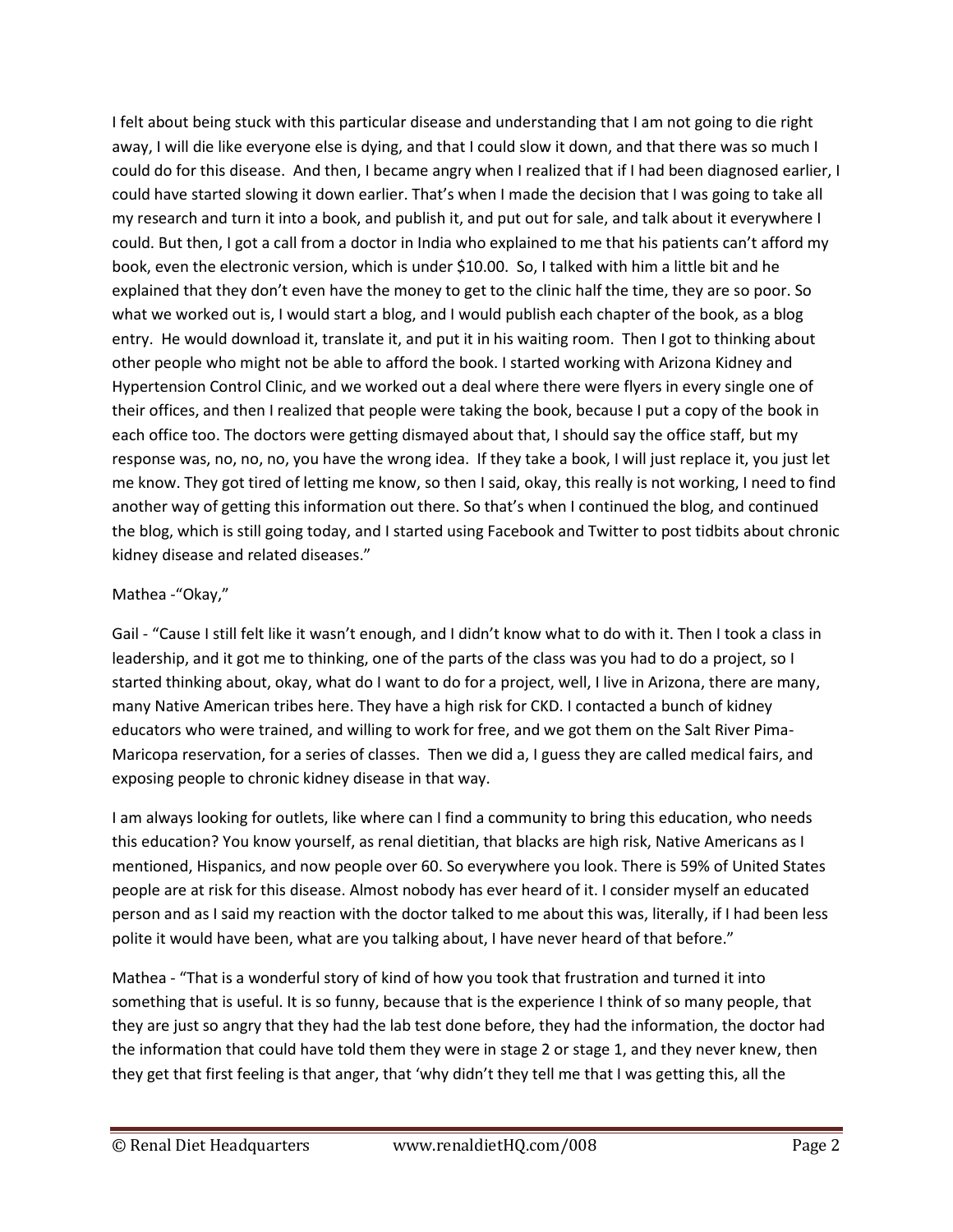sudden, I am in stage 3 or stage 4, and I feel like at that point they feel like it is a snowball rolling down a hill, right?"

Gail - "Umm hum"

Mathea - "And it does not have to be, but that is how you feel initially, I think."

Gail - "Oh, yeah, and at this time one of my children was living in upstate New York, and the other one was living in Staten Island and I am here in Arizona, and I had not meet my husband yet, I figured, okay, so how long do I have to hide my impending death from the kids? I really had so little information that I thought I was going to die right away."

Mathea - "So, I want to go back and try to think about how some of your history kind of fits into what you decided to do with your knowledge base, so you said you were a teacher in college, what did you teach in college?"

Gail - "I taught everything from writing to American literature to research writing to ancient history literature, always in the literature and language arts."

Mathea - "So how long were you a teacher?"

Gail - "Oh, gosh, let's see, I started teaching high school when I was 22, I believe, and I retired from that at 55 and started teaching college, and taught college until I was 66. So that is a long time teaching, and always English."

Mathea - "Yea, so it was just a natural outlet for you to write, to research and to write to go to that, wouldn't you say?"

Gail - "Well when I was teaching in a vocational/technical high school in Staten Island, when my children were little, probably 10 the youngest, I was asked to write, study guides for the school, so I did that, then they asked me to for the in house borough high school newspapers, so I did that, and then my English supervisor asked me if I would like to write study guides, so I started to do that for a publishing company, and then there were study guides for the state test, and then there were 'how to's', and then my students got word that I was writing educational text and they told me what they wanted. So I brought that to my publisher and started doing things that they wanted like what do literary terms mean, and why they are used, realistic phycology series, it just kept snowballing, it was like, oh you want something written, you need it researched, call Gail, she will do it."

Mathea - "Yah"

Gail - "And I was a single parent so I would do it, I needed the money"

Mathea - "Oh I love researching stuff, just finding out more, and digging in deeper so that is absolutely, I totally understand that and especially when I know that it is going to help somebody to be able to explain it. I went into deep depth about this, I kept getting questions about grapefruit, and why I couldn't have grapefruit on my diet, or can I have grapefruit, then this was this thing that came out,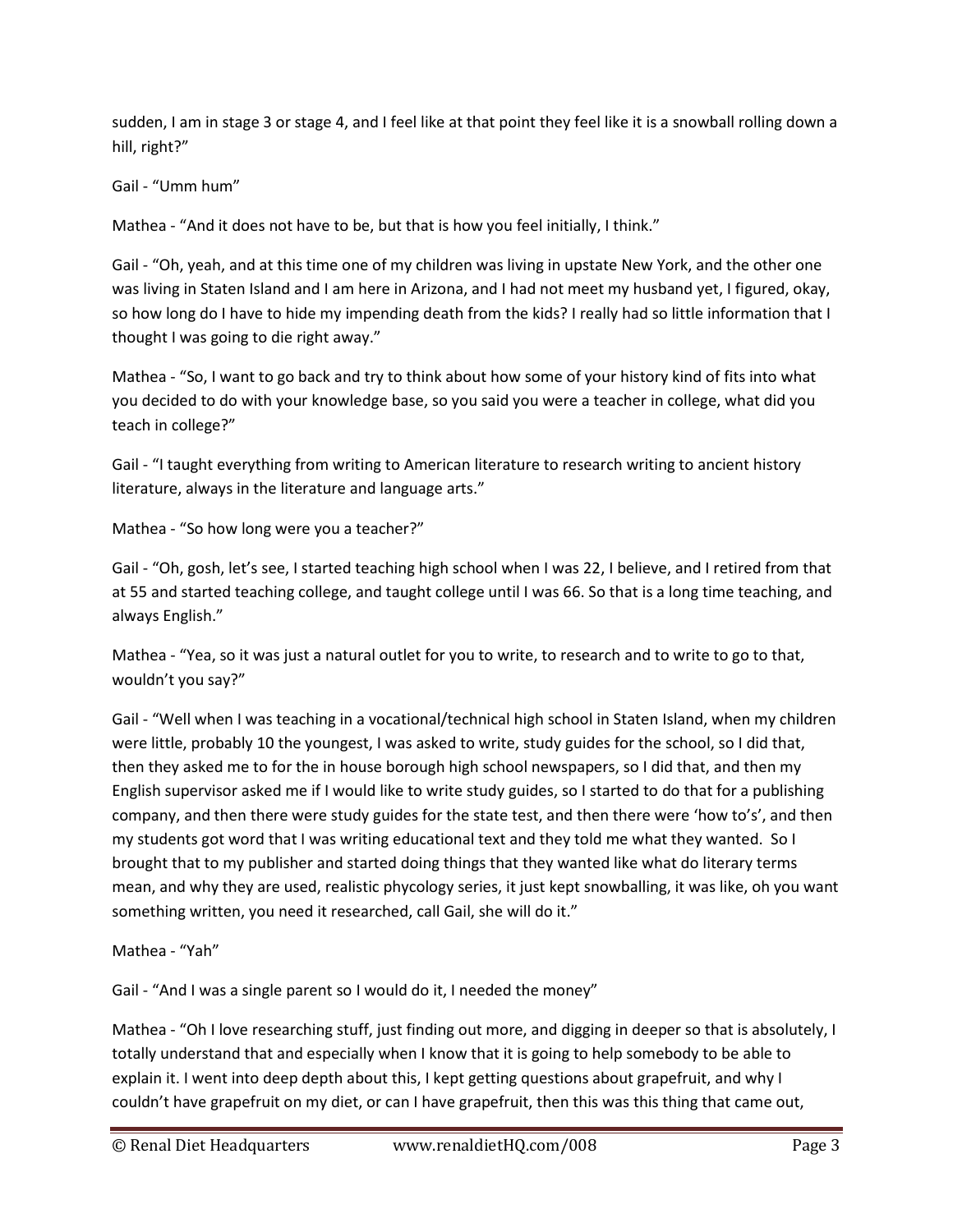where they put a bunch more drugs on the list of the things you shouldn't have with grapefruit. So, I went into this whole extensive article about what it is about grapefruit that causes, that effects these medications, and actually it's probably the opposite of what a lot of people think. People think it probably makes it less available in your system, but what it actually does is it makes you absorb more, so it can affect your dosage, so you may get to much of the drug, most of the time anyway."

Gail - "And you have to be so careful as CKD patients because our kidneys are slowed down and we don't have as much function and some drug that somebody else can take, we have to adjust the dosage for us because it stays in the body longer, and that means it is working harder in our bodies which may not be what we need at all. "

Mathea - "Right, you have to be very careful with telling your doctor, hey, is this going to affect my kidneys, because sometimes I think they don't even remember all of it, you know."

Gail - "I can remember easily I was hospitalized, not hospitalized, in the emergency room, for a bladder infection that I didn't know that I had, I just knew that I was feeling really, really, bad and I couldn't get to any doctors at all because it was Friday at 7'oclock at night. They gave me sulfur drugs, and I said wait, I can't take sulfur drugs, you know as explained the nephrologist, I can't take sulfur drugs and they absolutely refused to believe me, finally got to my nephrologist who said no, she can't take sulfur drugs. And as of that point, I started wearing a medical alert bracelet that says I have chronic kidney disease."

Mathea – "Oh, Okay, that is a good idea, excellent idea."

Gail – "I did a blog about that one too. I have covered any and every topic that comes to my mind, like, sleep apnea, and the effects of sleep apnea on CKD, and why it could be life threatening. I am so enjoying blogging, I am so enjoying researching. I started writing a fiction book, must have been 5 or 6 years ago, and I pick it up periodically, and it suddenly came to me that what I am enjoying about this is the research more than the writing."

Mathea – "So, tell me about your acting career. "

Gail – "That was a lot of fun, I was very, very shy, painfully shy in high school, and then in college I seemed to work it out because I was studying to be a teacher, you have to student teach, which means getting up in front of classes, you have to practice teaching the classroom. Then when I got to grad school I realized that I'm still shy, even as a teacher, I'm still shy. So I took a couple acting courses, and I absolutely loved it. I started going on auditions, I was in New York then, so I started going on auditions for the small off Broadway theatres. I remember one of my classmates being outraged, 'what gives you the right, who do you think you are', and I just turned around and said to her, 'they have the ability to say no to me, it's not such a big deal', and they didn't say no, I got roll, after roll, after roll and I thoroughly enjoyed it. Oh, I remember one time, I was standing at the tickets booth on Broadway, and this fellow comes running up to me and he says, at that time my name was Gail Hawn, and he says, 'Gail Hawn, Gail Hawn, I want your autograph', and looked behind me to see who he was talking to, because I didn't realize that I was that well known. So I had a lot of fun and success in that. As I got older, and I found out it was really hard to keep the whole play in my head, the whole script, I started doing movies.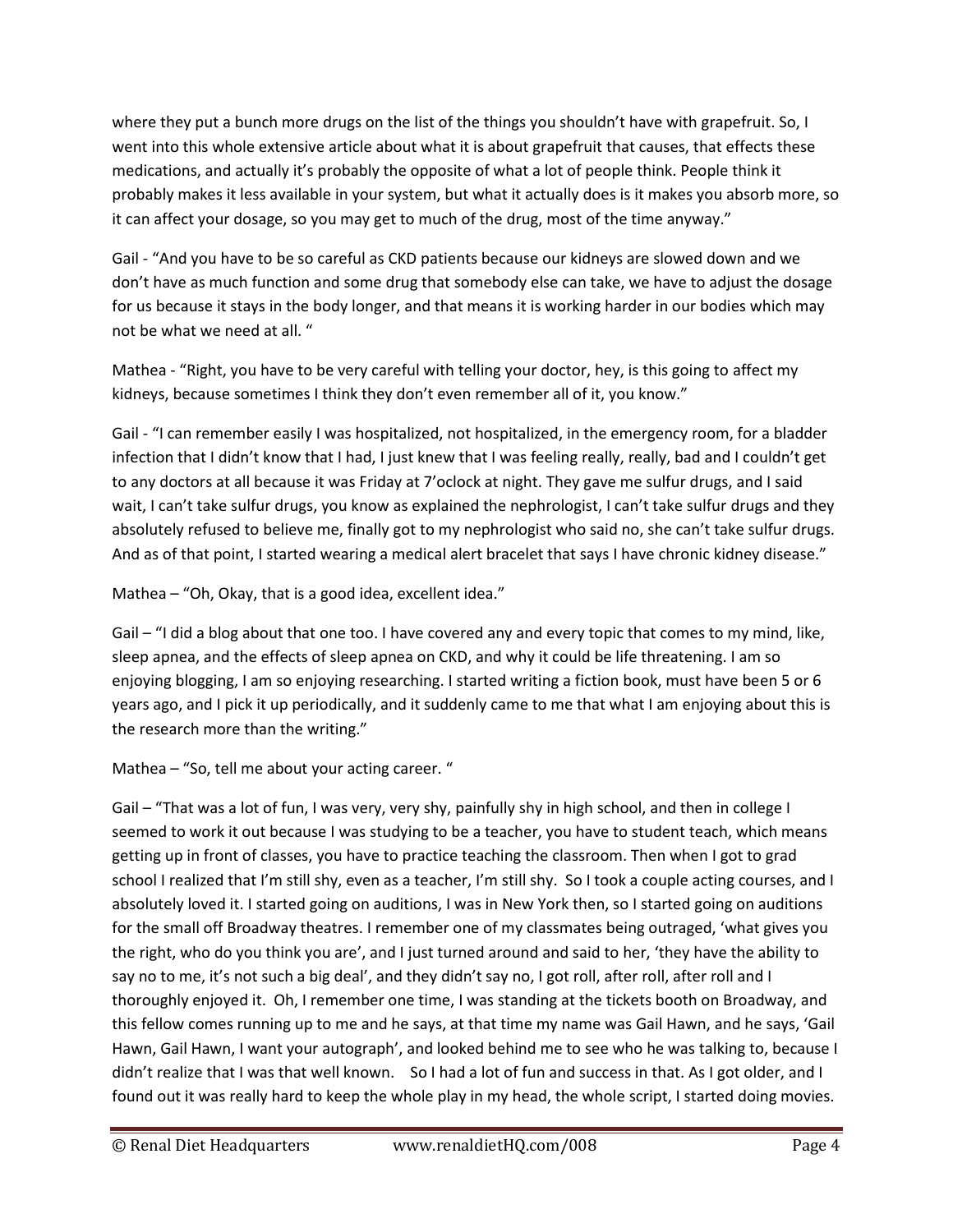Because with movies you shoot one scene at a time, you shoot a scene, and then when they are done, you memorize another scene you shoot that. But now I am tired. I don't know if it is age or the chronic kidney disease or who knows what."

Mathea – "Well, I see how you being a teacher and you having done some acting kind of lends to your, like some of the things that you talked about, like putting your flyers in offices and talking to these groups, and the projects and not being afraid of going out there and feeling like this is really a cause that needs to be fought for. Which is something that I absolutely believe in too, I mean, I think the statistics are that about 10% of people in the United States have some stage of chronic kidney disease, and yet like you said, very few people even know. It seems to be just this hidden disease, I think, but it seems me that you, that the acting and the teaching kind of go hand and hand, and obviously they did, but it just seems really clear to me why you are doing what you do, because you are so in love with it and you are excited about doing it but you also have that little bit of boldness that it takes to stand up in front of an audience and say 'I'm not afraid'."

Gail – "I will be perfectly honest; I am passionate about chronic kidney disease awareness. When I became this kind of bold that you are talking about, was as a single parent. It suddenly occurred to me that I am in charge of these children that I brought into the world and I need to protect them and I need to promote them to themselves. That kind of belief in themselves, both my daughters, my biological daughters, the ones I raised. The both feel the same, one of them is a blogger for …., and the other one is, has a great job during and at night and on the weekends she teaches dance because she is just passionate about that. So they each have their passions, and I think it is the passion that gives you the freedom to go ahead and do these things, more than the training, they are passionate, that is what I see as the big difference. Although, I absolutely agree with you, that my training helps a lot. It made it easy for me to fall right into the roll without saying, can I, should I, will I be a success. I didn't really care; I just went in and did it."

Mathea – "Right, and you are 100% right when you say, you don't have to be trained, and it doesn't matter if you were a teacher, or you were a stay at home mom, or you worked behind a counter your whole life, or something like that. The minute you get passion for something there is very little that stands in your way, of how you are going to make it happen."

Gail – "Oh, yes. I use parents because that is my best example having been a single parent, feeling how important it was that I play both rolls, the father and the mother, and taking on 100% responsibility for everything I taught my children, not well their dad will teach them this, but 100% responsibility. I can see just how passionate you can become. I am sure that there are people who have no children, but they have a clear course or they have a thought or they have an invention or they have a new way of doing something that can better the earth, I am sure that they are just as passionate as parents are. "

Mathea – "Oh, absolutely, that is a good example, I understand. So, Gail, tell me a little bit about what you find to be your struggles with kidney disease and I know you write about them on your blog, and I did read your one about sleep apnea and I read about how you wrote this week about I'm tired. Tell us a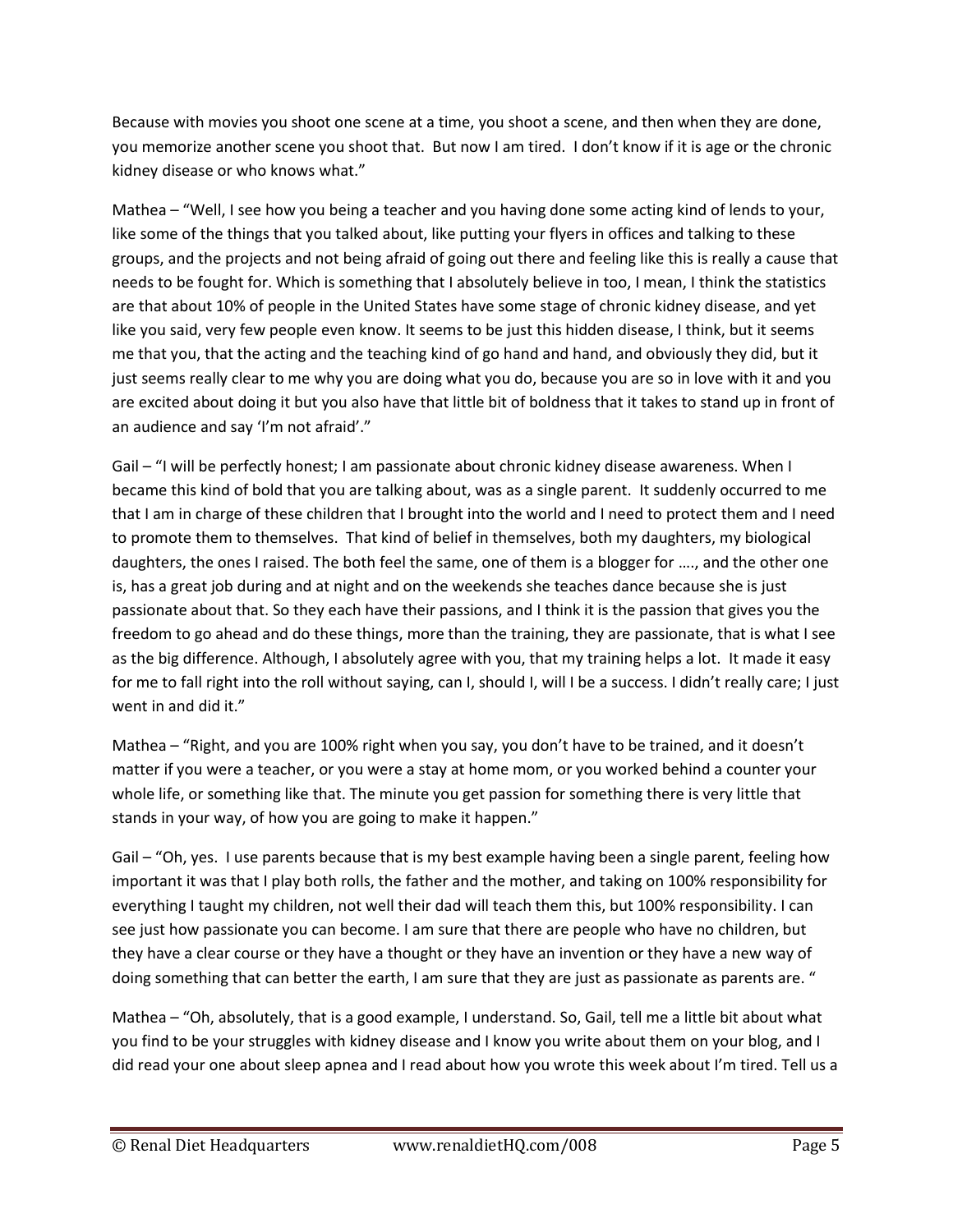little bit about your struggles because I am sure they are struggles that other people feel but sometimes we think that we are the only ones."

Gail – "Well I think as a renal dietitian, you will understand this one, people always come to me with food advice, if you will only eat a healthy diet, only eat fresh, only eat organic, oh you gotta have meat, 5 ounces is nothing. Or what do you mean you can't have this or you can't have that, it is so healthy. I actually wrote a blog called; A Healthy Diet is Not Necessarily a Renal Diet. I just, sometimes I get tired of explaining over and over again, which I know is not very generous cause I am not always explaining to the same people, but it is sort of like, you eat the way that is healthy for you, as a renal patient there are certain things I can do and certain things I can't do. And who I find the most patient are the waiters, when I go out to eat. I quiz them unmercifully and they are wonderfully patient. One of them kidding around said to me 'Is this a math test?' They are adorable.

The other one obviously is being tired. I am pretty much high powered, I mean you can tell, I was a single parent I had a full time job as a high school teacher, and I had five rotating part-time jobs, and I had my children, one who required medical attention and one who just wanted to live 'a normal life'. So, this took a lot of energy, and I did it. And then when the kids were grown, and on their own, I still had four jobs, I had the acting, the teaching, the writing, 1, 2, 3, something is missing, OH, the chronic kidney disease activism, which is not really a job but it requires a lot of time. I was doing fine until I started noticing, I am getting more and more tired. I realized I am also getting more and more older. Little things like, I know I have to exercise 30 minutes a day, well as an older person, there are bone spurs that were never there before and they get in the way. Somebody said to me, one of the kids said to me, 'why don't you just walk, you use to love walking, come on, you can't be that lazy'. I said no, I'm not lazy my foot hurts. Then she said well go have it taken care of, well her father who is my husband, unfortunately, and I shouldn't laugh about this, he had surgery three months ago to have three fractures and a tendon, repaired in his foot, and we knew it was going to be a six month recovery and it was going to be painful. So, I just looked at her and I said 'we thought it would be a good idea if one of us could walk'.

Mathea – "Right, exactly. One of us has to be able to drive a car to get the other one around."

Gail – "Thank goodness their all healthy, they are all doing well and there is no reason they should have to understand the problems of chronic illnesses or older age. They will get there in their own good time."

Mathea – "Yeah, they will get there. They are probably tired because, do they have children?"

Gail – "No grandkids, just grand animals."

Mathea – "Oh, okay, well, I am tired because I have two children and they just take up a lot of energy. I figure, I always blame them for me being tired. So, what part of kidney disease, and you know, I would agree with the food advice thing, with kidney disease fat is actually in some ways your friend, because it doesn't have potassium, it doesn't have phosphorus, it doesn't have protein, but it has calories, but sometimes it is so funny because you can add a little bit of that and it will help, but people say that is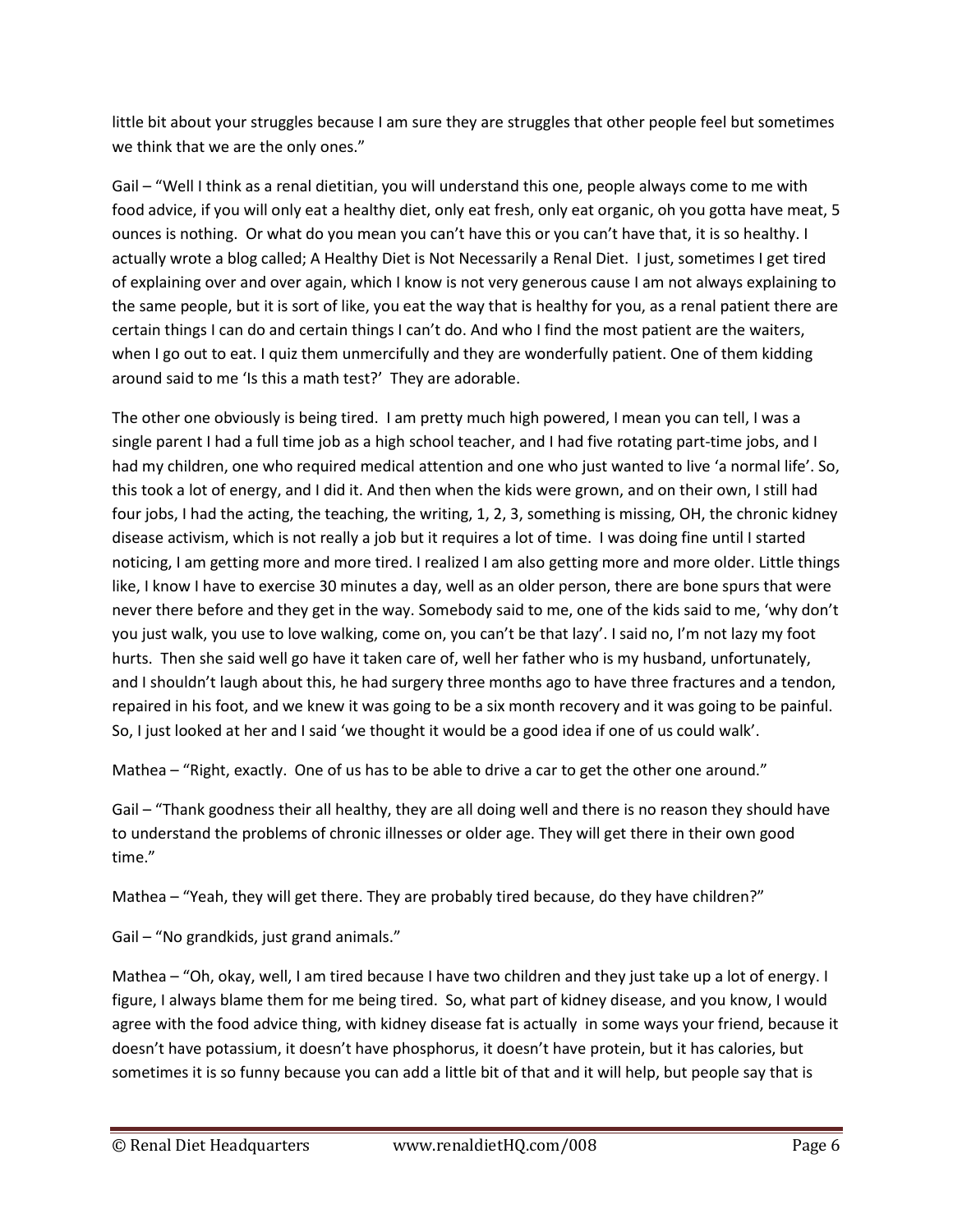not healthy, but I know what you mean. You have the fruits and vegetables that you have to limit, or try to limit."

Gail – "I would be perfectly happy living on fruits, vegetables and grains, but I can't. I need three servings of fruit and three of vegetables, each with different sizes of the servings; it's not enough to get you through the day."

Mathea – "So, tell us what part of chronic kidney disease that you find the most frustrating."

Gail – "Well, we talked about diet, we talked about tiredness. I would say the numbers, I am not really a numbers person, and as I described in the book, I actually made myself a little chart, because I couldn't keep it straight. Everything that I ate, until I got a pretty good idea in my head of what it was worth, I would write down the sodium in it, the potassium, the protein, and the phosphorus, and the calories. Then I would also watch my, not watch, list my stats and my coffee. My saving grace is 16 ounces of coffee a day. When I drink my coffee, I feel like I am having an ice cream Sunday with whip cream and a cherry on top. I don't do any sweets, I don't do any fried, rather I don't consume any sweets or fried foods. I don't make myself crazy looking for hidden sugar, because I have this number problem, and I do find that as I get older and continue to get older and older, I am gravitating much more to the fruits and vegetables. Which surprises me, because I am the granddaughter of a Russian miller and bread was my staple, my elixir, the staff of life for me."

Mathea – "So, numbers are frustrating for you, what do you really, what is working well for you? Right now, with your kidney disease, besides your coffee kind of being your saving grace."

Gail – "The exercise had been working well for me, until I started as I said, injuring this that and the other thing. I still manage to get in  $\frac{1}{2}$  and hour, most days of the week. I had been a dancer, going dancing several times a week. East Coast Swing dancing and I was very sad to find that I couldn't do that anymore because of the bone spurs. My daughter, who teaches dance, teaches something called The Blues and that the weight of your body is pretty much on the toes of your feet during The Blues, and I find that I can dance that way without any pain. So every Sunday night, I go down to where she teaches and there is an hour and ½ lesson, and then the regulars dance with the new people and dance with the other regulars. I am usually there for about 2 hours, and this is ½ an hour away. It is wonderful, it is so joyous, so that is working for me, that kind of exercise I absolutely love. I would like to get back to walking and I am pretty sure that after my husband heals, I will have my foot looked at, because I use to take my dogs and we would go into the arroyo and just walk and I would listen to music and we would just walk, and walk, and walk, and it was such fun."

Mathea – "So you said that type of dance is called blues? B-L-U-E-S?"

Gail – "Yeah, it is wonderful."

Mathea – "I have never heard of that."

Gail – "Oh yes, look up if there is blues dancing in your area. And usually, you know people say, Oh, that's that sexy dance, I can't do that. Well, I am 67, my daughter is the teacher, and I am dancing The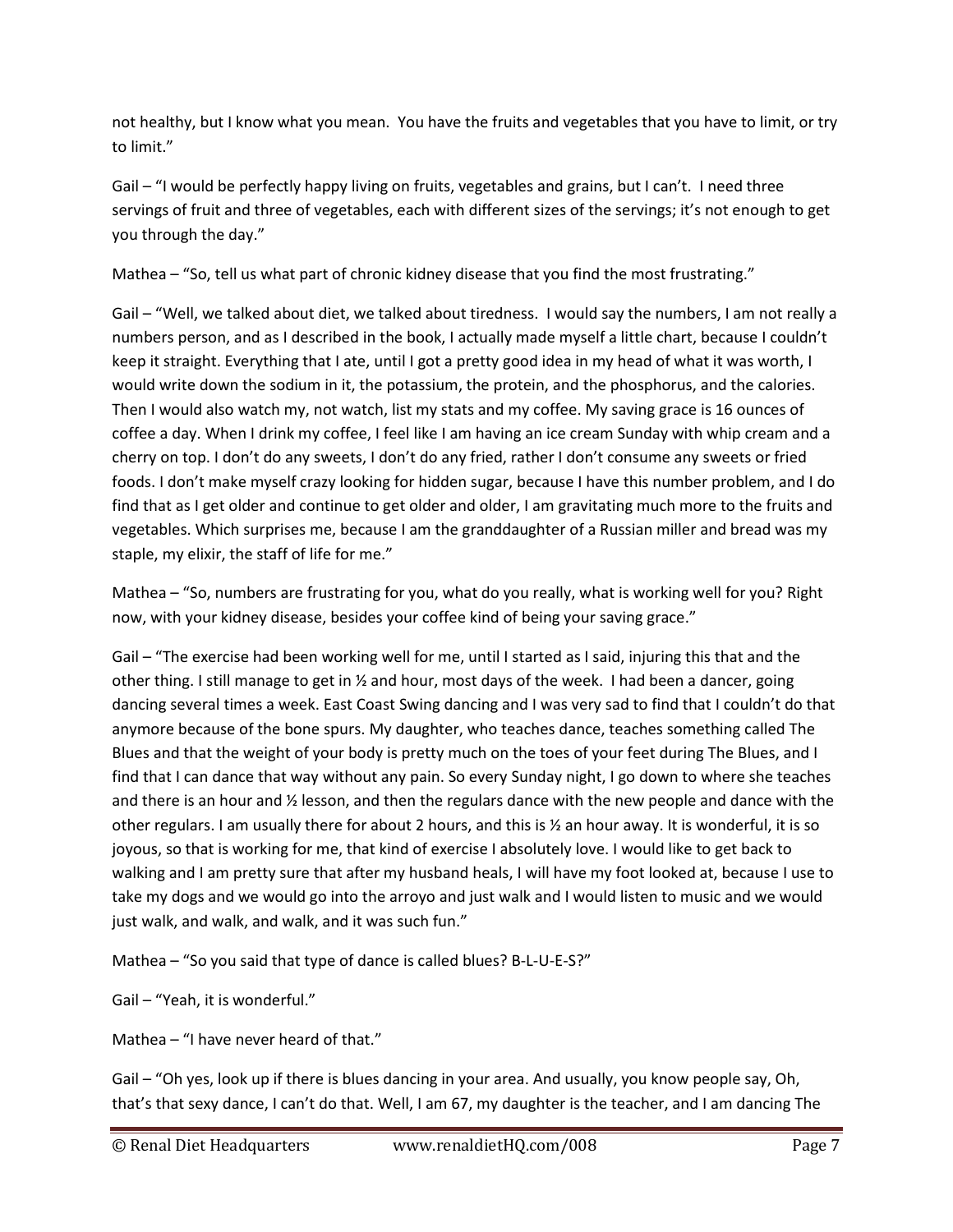Blues, I am loving dancing The Blues, it's fun, it's pretty easy, and you get a lot of exercise in, I mean I come out sopping wet, so I know I am getting a really good workout, and it is a heck of a lot more fun then doing my walking tapes, which are not bad, I do that rather than walking because I do it on an inch pad foam rubber, or riding the bike, which is actually getting to be painful, not just for the heal spur but knees and the hips."

Mathea – "Okay."

Gail – "So, I kinda knew things might go awry as I got older, but I didn't expect it to happen all at once."

Mathea – "Well, and you have to watch your Advil and your nonsteroidal inflammatory, because those hurt your kidneys, so you can't really take a lot those."

Gail – "I don't take any of that."

Mathea – "Yea, you really can't."

Gail – "I remember when I was first diagnosed the nephrologist, who I had never meet before, kept I insisting it was because I took to many Advil, I just looked and him and I kept saying I don't take pills if I can avoid it. He was really, really, adamant, somehow he magically disappeared from the practice, I wonder why? (Giggles) Basically without the pills you have to be careful about not injuring yourself because, I mean even now these bone spurs should not hurt. I mean they are in places that are difficult, but I really should not be feeling them, but I can't take that Advil. There is one bone spur in my back that hits nerves that go all the way around to my ribs, so I will walk around with rib pain, and there is not much I can do about it except live with it."

Mathea – "Well, something you said earlier, kind of triggered me to, I made a little note to remind me to ask you about it. You said a couple times, you were trying to hide your impending death, or you were researching how you were going to keep from dying right now, and then you realized you are not going to die right now. How does that, do you think that is a common feeling?"

Gail – "Yes, I do. I think that people are absolutely shocked by this news when they get it. And I think that many people don't ask questions and don't do the research and are so disturbed that they don't really listen to the nephrologist, and they do believe that they are going to die, I don't mean the fatalistic 'oh I have a disease and I am going to die', they honestly believe they are going to die right away. That is another reason why I feel it is sooo important to educate people about what they can do to slow down the decline of the kidney function. This one fellow, who is not a friend, I have not met him personally, he is my childhood buddies best friend, and he has chronic kidney disease and he does nothing that I do or that I recommend in the book. My friend has given him the book, and read to him from the blog, and she says he is just about dead, he can barely breathe, he can barely walk, and I am saying to myself, this is a man our age. One thing I have is vitality, I may be slower than I use to be, I may not be able to exercise as much, but I sure have vitality. Tired and all, I have the will, the life force, and he is snuffing his out. It's not necessary."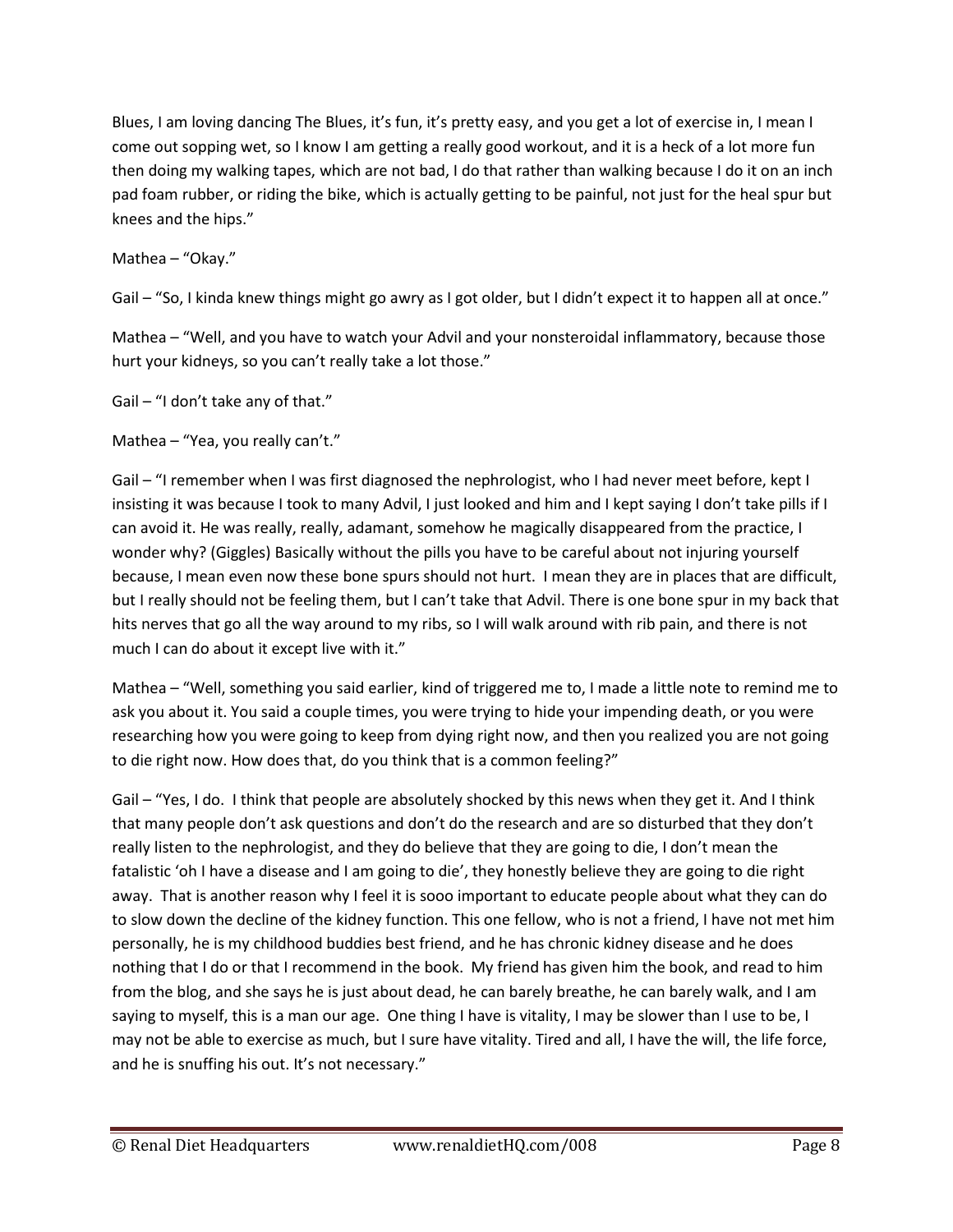Mathea – "Yea, sometimes I think getting diagnosed with a chronic disease can make you, you do go through those stages of grief, you just have to hopefully get past them, because you do feel that anger, you feel that depression, you feel that bargaining, 'okay what if I do my diet perfect, can we make this go away?'. I know what you mean. I agree that's a feeling that I think a lot of people feel, they don't understand and they go to see doctors they are afraid to ask because they are afraid that they are going to look stupid, I don't know if that is the word, but, they are afraid they're going to look like they don't know, which they don't."

Gail – "I think a lot of people also don't want the answers."

Mathea – "Well that's true too."

Gail – "They feel they are better off not knowing."

Mathea – "That is possible; if you don't know then maybe you don't have to deal with it. That is an interesting thought."

Gail – "I have to agree with you about the seven steps of grief, the five steps rather, but also feel that there is nothing wrong with helping people through it. Now, if they don't want the help, okay, you can't force them,"

Mathea – "Absolutely."

Gail – "But why not help them, isn't that what we are here for? To help each other."

Mathea – "Yes, we have to help each other, absolutely."

Gail – "I feel it is really important and deep down inside, if you scratch my surface really, really deep, I do believe that we are here to help each other. Because if we are not, what are we here for? So, this is my way of helping other people."

Mathea – "That is just what I was getting ready to ask you about. So tell me about your *SlowitDown*  program because you have talked a little bit about your book, and kind of how you have made it available via your blog, and people can get it that way, but what about your *[SlowitDown](http://www.gail-rae.com/)* programs where you are going out, or you have kidney educators that are going out, tell about that."

Gail – "Okay, I just this afternoon made myself a nutjob by deciding that I had to update the website so that I could give you the address, so people could take a look at the website and contact us about getting these trained chronic kidney disease educators into their neighborhoods and their communities for free. And when I say communities I don't mean like geography communities, I mean like Native American community, the Burmese community, the Christian community, the geriatric community you know whatever your particular community is. Before I go any further, I want to give you the website so that my afternoon was well spent and that is [www.gail-rae.com.](http://www.gail-rae.com/)

Mathea – "Okay, I will put that in the show notes too."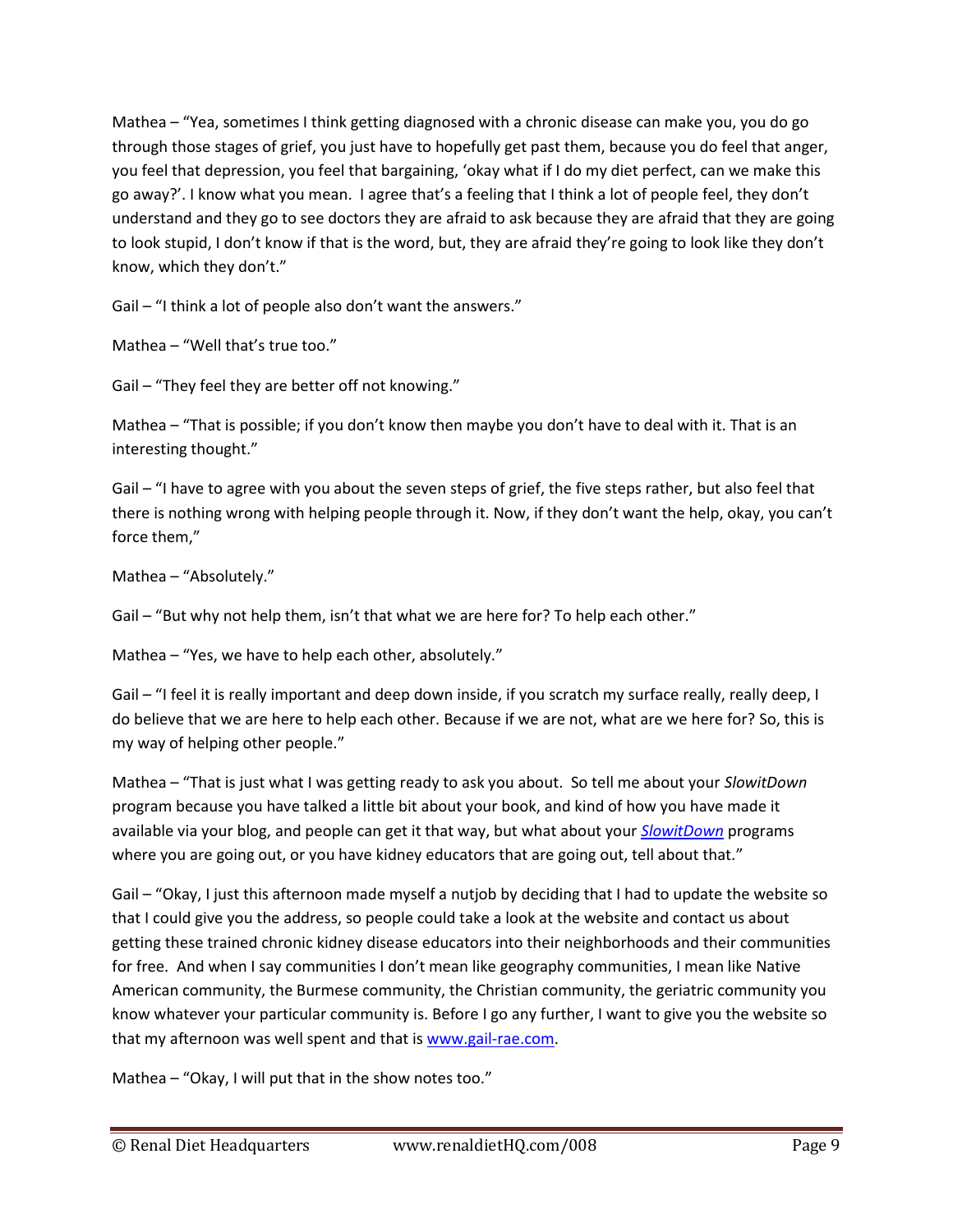Gail – "Okay, It's not perfect yet, but at least you can navigate and you can figure it out. There are lots of ways to get in touch with us. So what I did was, I was taking this leadership class, and the idea of the class for me was, I felt I wasn't doing enough with the chronic kidney awareness, I wanted to somehow find more ways, better ways, more effective ways of getting this education out there. And as I mentioned in the class you have to do a project. So the project that I did was *SlowitDown* and I got to thinking about the project, I didn't have a name, I really didn't know what I was going to do. And I thought about the kidney disease, and I said slow it down, then I figured, oh, you could really use that as a name, just use it as one word and put the capitals in there. So that is what I did. Now what I did as my project, is I contacted, oh boy, everybody, I went through the CDC, I went through the NIH, I went through NIKKD, I went through American Kidney Fund, I went through National Kidney Foundation, and I found people who didn't know me from a hole in the wall, who directed me to other people that might be helpful, and if these other people weren't helpful then they suggested even other people. So it was a lot of figuring out what I was doing and how I was doing it, and a lot of people helping, people who didn't even know me. So I am really thankful for that. And then I contacted, I was looking for kidney educators, because I know about it, but I'm not trained to educate, yeah, I'm a teacher and yeah I have chronic kidney disease but there is so much I don't know. So I called this group and that group and the other group and the other group and they just absolutely were not interested.

Then I called Annette Foamer from the local Arrowhead DaVita center, which is actually a dialysis center, and I said, I know you are a dialysis center but I have this idea, what do you think? And her reaction was, your timing couldn't have been better because DaVita now wants to go into community outreach, we want to teach people how to prevent themselves from going on dialysis, in other words, how to slow down the chronic kidney disease, and how to recognize it. So, that worked perfectly, and she has been on the reservation with me several times, and we have gone to health fairs, and she has been instrumental in organizing her trainers, she does the training, a lot of the time, she has brought her nurse Sheryl with her, and we're getting the word out there as fast as we can. It seems to have developed that she is the education component, and I am the locator. I find the groups that need our help or want our help, or we think should know about our help. It is unfortunate that I keep banging on doors and getting no response, or very little response, because there are so many, many groups out there, but that is not going to deter me, I'm just gonna keep knocking on doors. And by that, I am being figurative. I mean I do most of this through the telephone and the computer.

Mathea – "Yes, I know you do. I didn't think you knocked on doors. (Laughter)

Gail – "Oh the vision of me knocking on doors with my little chart, saying 'Okay, do you know about CKD'."

Mathea – "So, people can contact you and it does not matter the community? They don't have to be in Arizona?"

Gail – "Nope, this is national. I had tried for international and she explained to me that they don't have trainers in other countries, only here in the United States. Then I got an email from a reader in Germany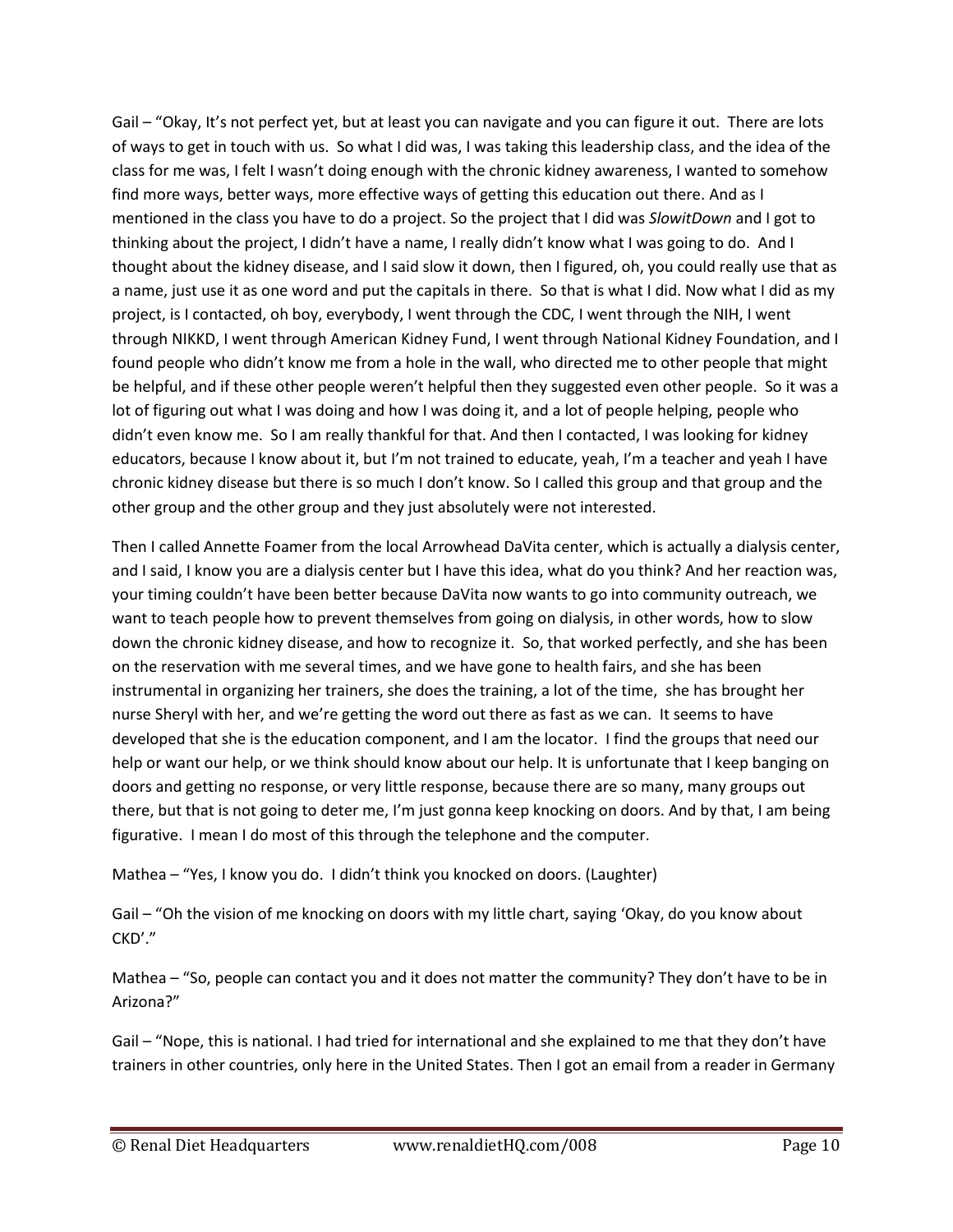who said he was having a really hard time locating any kind of kidney education, and he looked up kidney education, chronic kidney disease education in his country, and my book came up."

## Mathea – "Oh, wow!"

Gail – "And then the Indian doctor I told you about, same thing. So I am glad he found it but I wish there more, I mean there are people all over the world that need more. Somebody said to me, aren't you a famous author, aren't you rich now, and I said yea, I am rich in telephone numbers, I am rich in people to contact on the computer, I'm rich in people who would like a complimentary copy of the book. I retired, and this is my retirement job. And every cent that I get from the book, goes right back into publicizing for chronic kidney awareness. So I am kinda in the hole, but I felt like, so what, it is my money, I can do what I want with it and this is what I want to do with it."

Mathea – "Retirement is just an opportunity to do something that you love, I mean I'm sure you loved being a teacher and you loved acting but you obviously have a passion for this, teaching people making them more aware about chronic kidney disease."

Gail – "Yeah, if we can, it sounds a little dramatic, but if we can save a bunch of people from having to go through dialysis, or even having to go through the later stages of kidney disease, by simple prevention, and simple identifying, via the blood test and the urine tests, who has the disease and who doesn't, well in a way the world is gonna be a better place because you are going to have fewer sick people in it. I keep telling people, I am no gonna progress to dialysis, and it's not because I am going to die, it's gonna be because I am one of the 80% of people with chronic kidney disease, who have learned to manage it, so I can slow down the progression."

Mathea – "Okay, well, thanks Gail, for talking to me today, and I really appreciate what you are doing and your message, and I am glad you took the time to come on to the podcast because I think it is a very important message and the more people, just like you said, people getting blood test, people asking their doctor, can I see my results, a lot of people, the doctor says, oh your cholesterol labs were fine, and they don't even know what all blood tests their doctor did, and they don't know all the different numbers that might be, just slightly out of whack. You know, it is one of those things where the awareness is very important."

Gail –"Oh yeah, A1C, how many people with chronic kidney disease know to look for that? Or diabetes is the leading cause of chronic kidney disease, and if you already have chronic kidney disease and your A1C goes up indicating diabetes, then you got CKD and diabetes, and blood pressure, do you know there are 42% of the black population has high blood pressure? That blew me away, and that's the second leading cause of chronic kidney disease."

Mathea – "The problem with having diabetes and chronic kidney disease is that it's already hard enough to follow a diabetic diet, and then you add some of the restrictions of chronic kidney disease and it just feels difficult, it feels very difficult to manage, I am not going to say it is impossible to manage, because it is not, because there are lots of people that do it, but it makes it difficult."